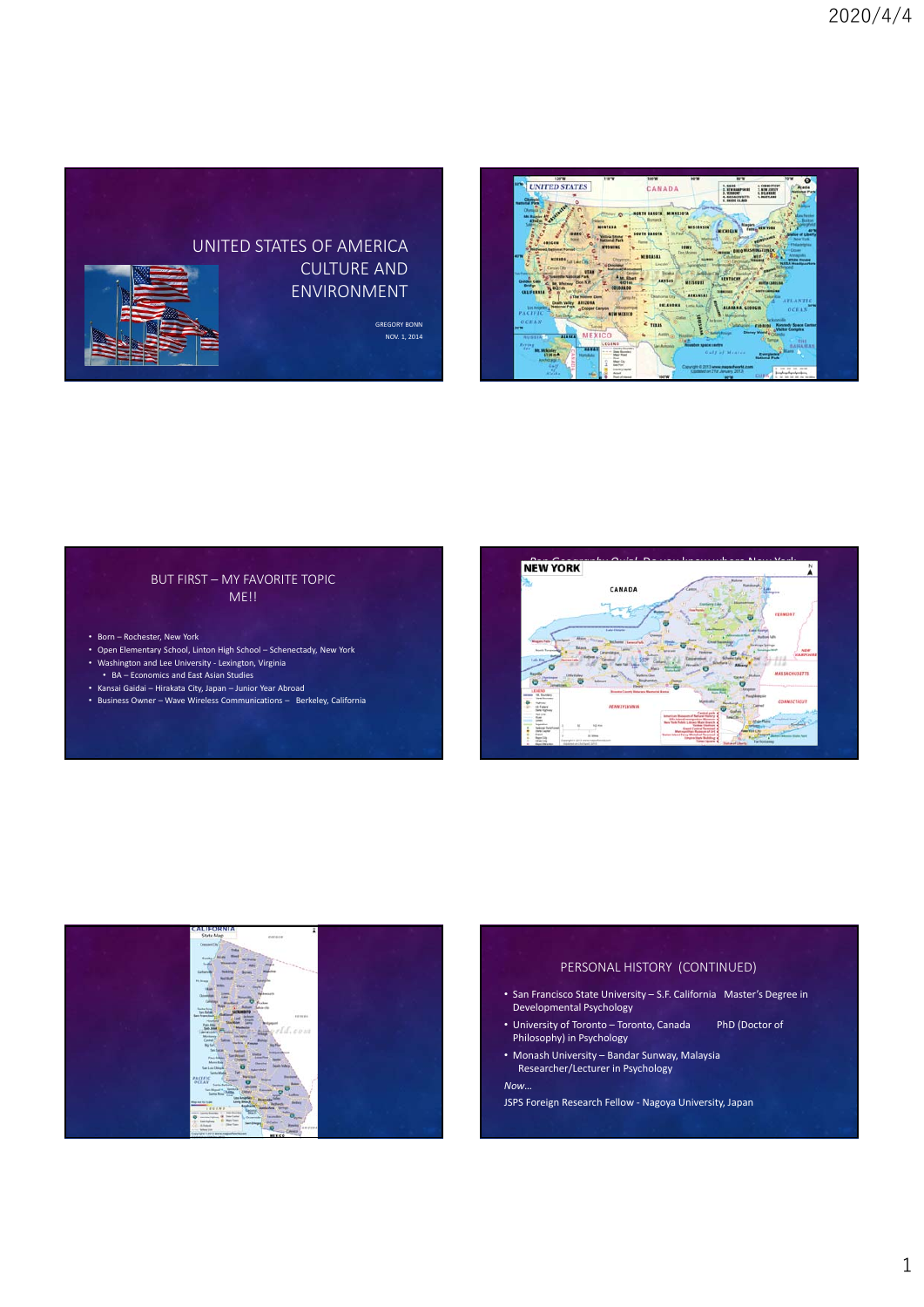



# WHAT DO PSYCHOLOGISTS DO?

- I'll tell you more later if you are interested
- Mostly I do research about how people from different cultures think

# WHAT IS YOUR IMPRESSION OF AMERICA?

- What do you think Americans think about?
- What do you think Americans believe is important?
- Have you been to America?
- Where did you go?
- What were the people like?

## DO YOU THINK AMERICANS AND JAPANESE ARE SIMILAR OR DIFFERENT?

- What might be similar?
- What might be different?
- Why do you think the two countries might be this way?

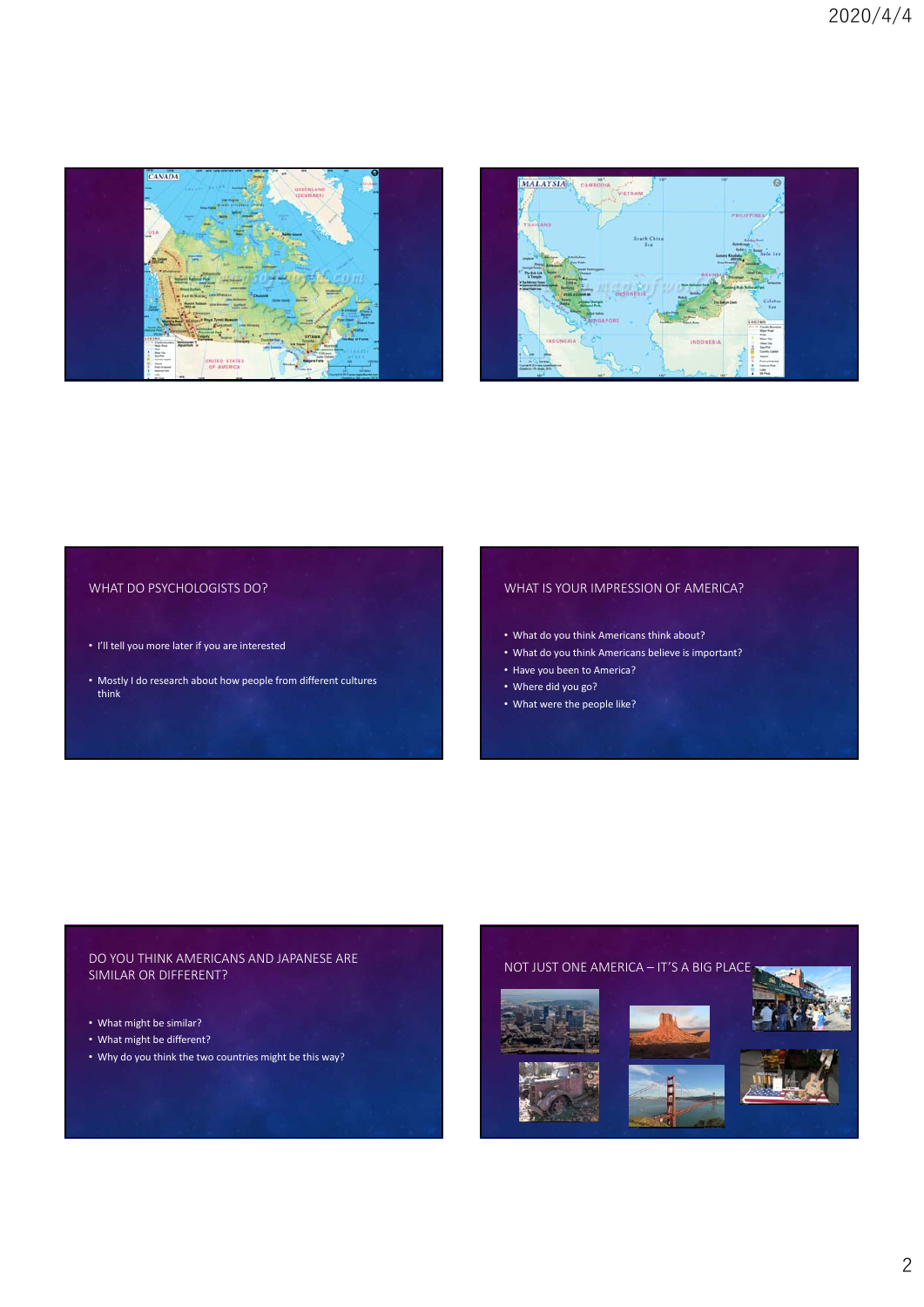



•Tight states have higher incarceration rates and higher execution rates.

•Tight states have "lower circulation of pornographic magazines."

•Tight states have "more charges of employment discrimination per capita."

•Tight states produce fewer patents per capita, and have far fewer "fine artists" (including "painters, illustrators, writers").

•Most striking of all, the authors found "a negative and linear relationship between tightness and happiness" among citizens. Put more simply: People in loose states are happier.

#### WHY THE DIFFERENCES BETWEEN STATES A LOT MAY BE HISTORICAL

- Slavery Civil War
- Rates of diseases
- Natural Disasters Hurricanes, Tornados, Floods, Extreme Heat
- Child Mortality

### DO JAPANESE FROM DIFFERENT REGIONS HAVE DIFFERENT ATTITUDES?

- Are there different regional cultures in Japan?
- Urban and Rural?
- North and South?
- Different Islands?
- Have you lived in different areas of Japan? What was it like?

#### LET'S TALK ABOUT THE ENVIRONMENT

- What do you know about environmental problems in the USA?
- What do you think of?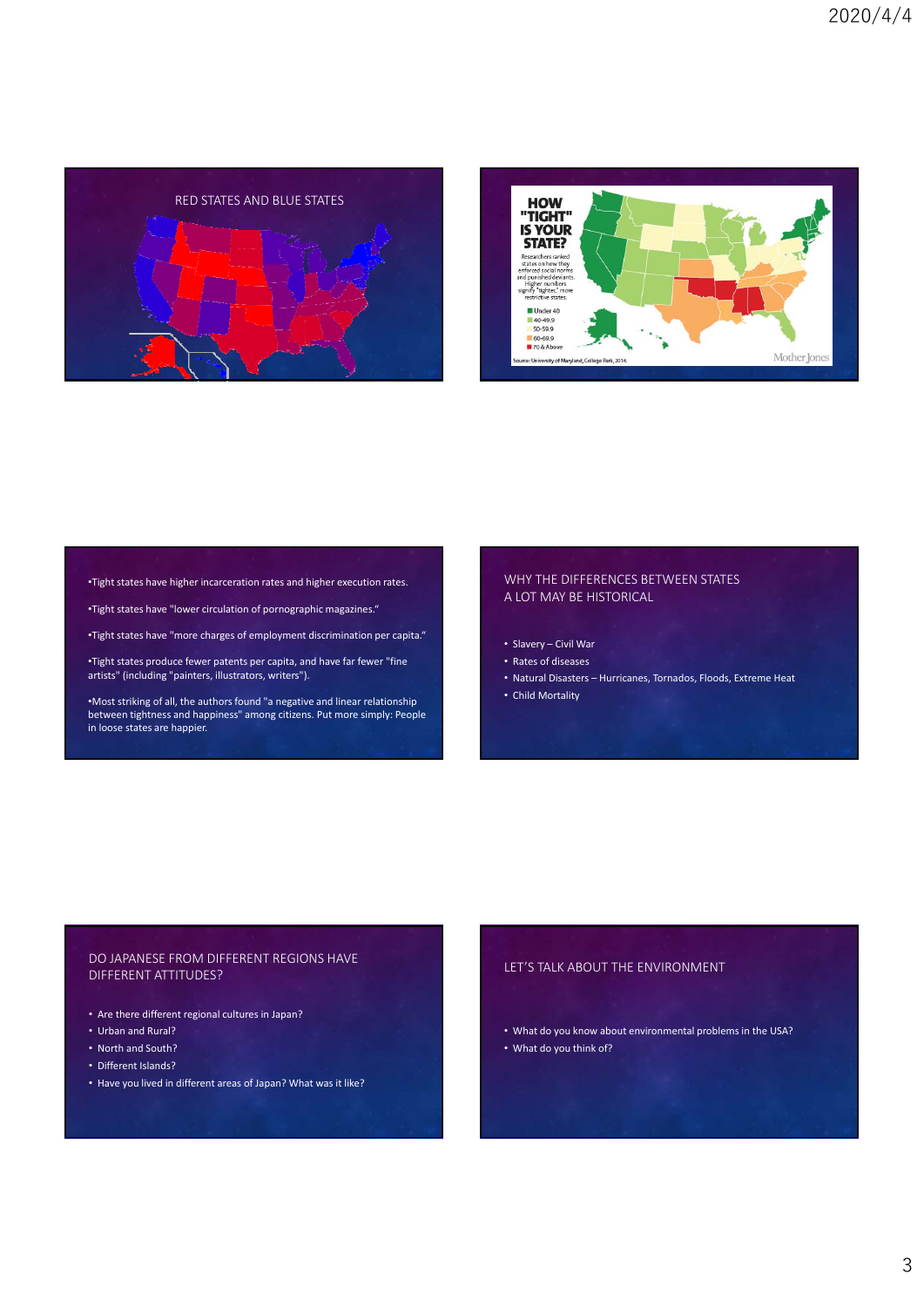# PROTESTERS CLAIM BLM FAVORS CATTLE OVER WILD HORSES WILD HORSES ARE PROTECTED BY LAW



• "wild free‐roaming horses and burros are living symbols of the historic and pioneer spirit of the West." They declared "they are to be considered in the area where presently found as an integral part of the natural system of public lands."

## EXCESS HORSES ARE "ROUNDED UP" AND PUT IN **CAPTIVITY**

- BLM maintains that the land can support 26,677 wild horses.
- Estimates 40,599 now run free on public land
- 49, 759 Horses are currently held in ranches at a cost of \$46 Million per year. About \$2.50 per day….



# CATTLE GRAZE ON BLM LAND

- 7.9 million AUMs in 2013 (Animal Use Months‐one cow and calf for a month)
- Approx. 660,000 adult cattle plus their calfs
- BLM charges ranchers \$1.25 per AUM

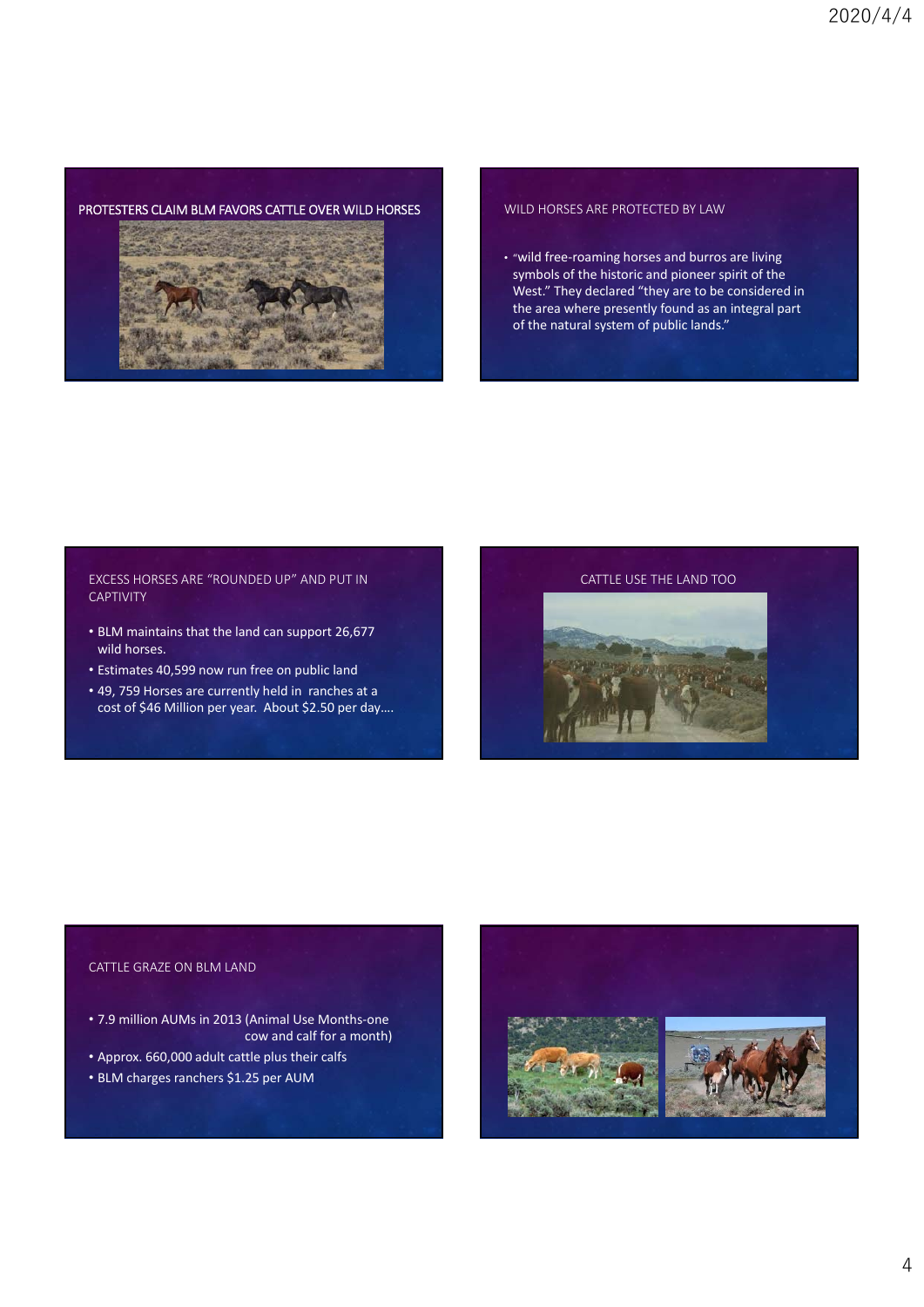# CURRENT DEBATE

- What do we do about the existing horses in captivity?
- Does the ratio of cattle to horses seem appropriate?
- What are the environmental implications of cattle using the land?
- Do ranchers have a right to use public land at such a low rate?
- What do you think?

U.S. Military Spending

Something to think about…





- 5%- basic social services for whole world.
- 10%- an income above the poverty line for everybody on the planet.
- <1%- every child on Earth educated.



- 70% of US arms sales are to developing countries.
- Weapons spending in Afghanistan over 3 years could have built 400 rural hospitals, or educated 200,000 children.



- Military budgets vs. total investment in the environment  $-$  US  $>11:1$ .  $-$  Canada  $>8:1$ .
- Extremely conservative figures- some estimates result in ratios of 48:1 and 21:1, respectively.